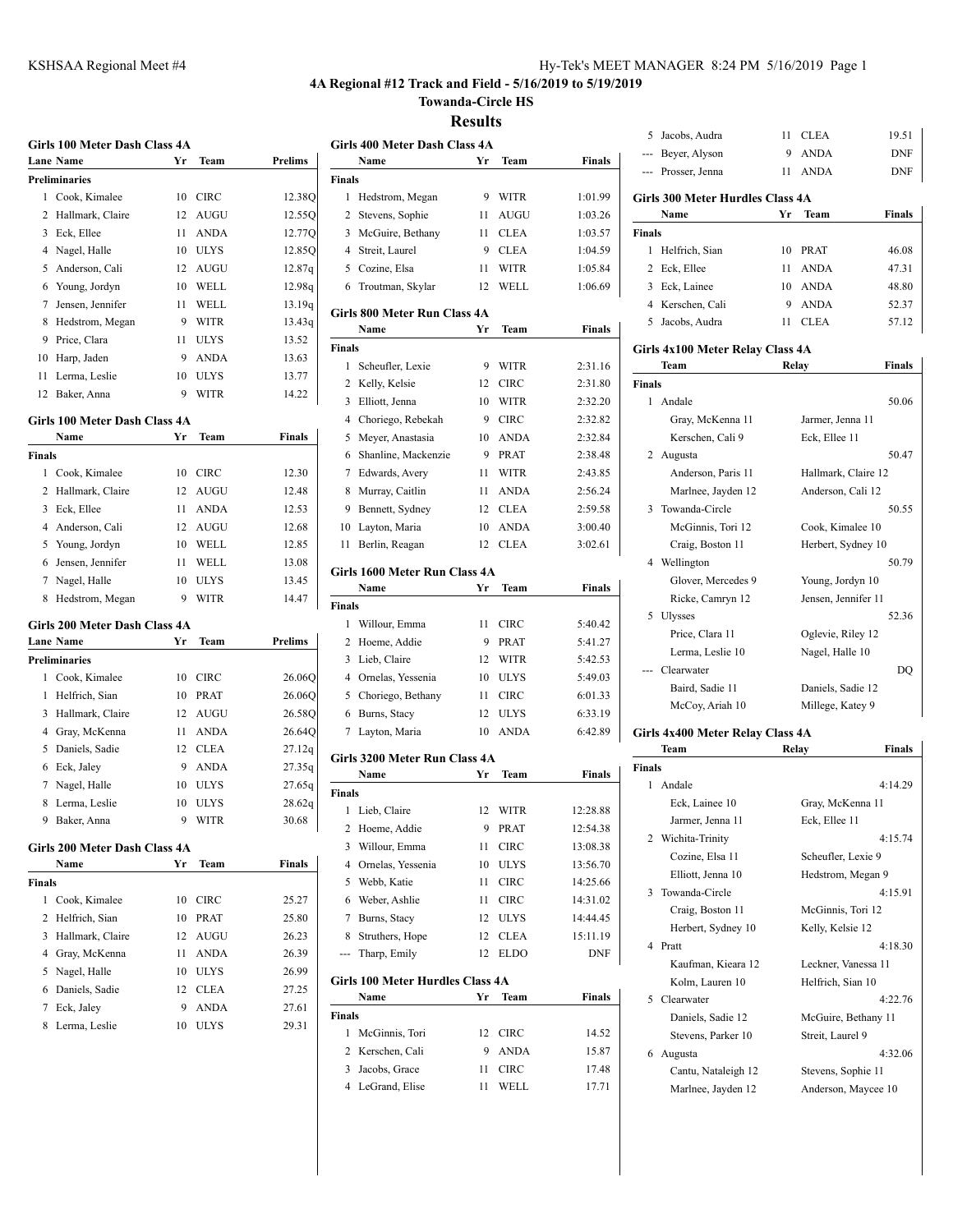#### **4A Regional #12 Track and Field - 5/16/2019 to 5/19/2019**

**Towanda-Circle HS**

**Results**

|        | Girls 4x800 Meter Relay Class 4A |    |                  |                      |        | <b>Girls Triple Jump Class 4A</b>  |    |             |               |
|--------|----------------------------------|----|------------------|----------------------|--------|------------------------------------|----|-------------|---------------|
|        | Team                             |    | Relay            | Finals               |        | Name                               | Yr | Team        | <b>Finals</b> |
| Finals |                                  |    |                  |                      | Finals |                                    |    |             |               |
|        | 1 Andale                         |    |                  | 11:58.88             |        | 1 Hein, Samantha                   |    | 12 ANDA     | 33-06.00      |
|        | Murray, Caitlin 11               |    |                  | Hennes, Kennedy 10   | 2      | Murray, Caitlin                    | 11 | <b>ANDA</b> | 33-02.00      |
|        | Meyer, Anastasia 10              |    | Gage, Michele 10 |                      | 3      | Lies, Madison                      | 12 | <b>ANDA</b> | 32-07.00      |
|        | 2 Towanda-Circle                 |    |                  | 12:06.46             |        | 4 Lill, Carlee                     | 10 | <b>CLEA</b> | 32-00.50      |
|        | Willour, Emma 11                 |    |                  | Choriego, Bethany 11 | 5      | Terry, Makenzie                    | 11 | AUGU        | 31-04.00      |
|        | Webb, Katie 11                   |    |                  | Choriego, Rebekah 9  | 6      | Streit, Laurel                     | 9  | <b>CLEA</b> | 30-08.50      |
|        | 3 Wichita-Trinity                |    |                  | 13:33.41             | 7      | Kolm, Lauren                       | 10 | PRAT        | 29-07.50      |
|        | Cozine, Elsa 11                  |    |                  | Edwards, Avery 11    | 8      | Gomez, Luz                         | 12 | <b>ULYS</b> | 28-07.50      |
|        | Elliott, Jenna 10                |    |                  | Scheufler, Lexie 9   | 9      | Aufdengarten, Kylie                | 11 | WELL        | 28-05.25      |
|        |                                  |    |                  |                      | 10     | Riley, Hayden                      | 9  | <b>ULYS</b> | 27-03.50      |
|        | Girls High Jump Class 4A         |    |                  |                      |        |                                    |    |             |               |
|        | Name                             | Yr | Team             | Finals               |        | <b>Girls Shot Put Class 4A</b>     |    |             |               |
| Finals |                                  |    |                  |                      |        | <b>Lane Name</b>                   | Yr | Team        | Finals        |
|        | 1 Rasmussen, Kaitlyn             | 12 | <b>PRAT</b>      | 5-02.00              | Finals |                                    |    |             |               |
|        | 2 Cantu, Nataleigh               | 12 | AUGU             | $5 - 00.00$          |        | 1 Rhodes, Abbee                    | 12 | AUGU        | 42-08.00      |
|        | 3 Duncan, Kayli                  | 11 | <b>CIRC</b>      | 4-10.00              |        | 2 Hoover, Rheagan                  | 12 | <b>PRAT</b> | 37-08.00      |
|        | 4 Oglevie, Riley                 | 12 | <b>ULYS</b>      | J4-10.00             | 3      | Anderson, Jacy                     | 12 | <b>ANDA</b> | 37-01.00      |
| 5      | Terry, Makenzie                  | 11 | AUGU             | J4-10.00             |        | 4 Fairchild, Katelyn               | 10 | <b>ANDA</b> | 36-04.25      |
|        | 6 Lill, Carlee                   | 10 | <b>CLEA</b>      | J4-10.00             |        | 5 Bruce, Paiton                    | 12 | ANDA        | 35-10.25      |
| 7      | Jacobs, Grace                    | 11 | <b>CIRC</b>      | J4-10.00             | 6      | Galloway, Raegen                   | 12 | <b>CIRC</b> | 34-03.25      |
|        | 8 Eck, Jaden                     | 12 | <b>ANDA</b>      | J4-10.00             | 7      | Faudere, Karley                    | 11 | <b>ELDO</b> | 32-06.50      |
| 9      | Clennan, Carly                   | 11 | <b>ELDO</b>      | J4-10.00             | 8      | Maydew, Kierson                    | 12 | <b>PRAT</b> | 32-01.00      |
| 10     | Eck, Jaley                       | 9  | <b>ANDA</b>      | 4-08.00              | 9      | Johnson, Cierra                    | 12 | <b>ELDO</b> | 31-08.75      |
| 10     | Glover, Mercedes                 | 9  | WELL             | 4-08.00              | 10     | Burns, Brooke Averie               | 9  | WELL        | 31-08.00      |
| ---    | Gomez, Luz                       | 12 | <b>ULYS</b>      | NН                   | 11     | Johnson, Morgan                    | 12 | <b>ELDO</b> | 31-01.00      |
| ---    | Price, Clara                     | 11 | ULYS             | NΗ                   | 12     | Canaan, Danielle                   | 12 | <b>PRAT</b> | 29-11.50      |
|        |                                  |    |                  |                      | 13     | Maxwell, Kyana                     | 12 | <b>ULYS</b> | 28-03.00      |
|        | <b>Girls Pole Vault Class 4A</b> |    |                  |                      | 14     | Velasco, Taia                      | 9  | <b>ULYS</b> | 28-01.50      |
|        | Name                             | Yr | Team             | Finals               | 15     | Delao, Breeana                     | 12 | <b>ULYS</b> | 26-01.00      |
| Finals |                                  |    |                  |                      |        | 16 Brooks, Katie                   | 12 | <b>WITR</b> | 24-11.00      |
|        | 1 Eck, Jaden                     | 12 | <b>ANDA</b>      | 12-00.00             |        |                                    |    |             |               |
|        | 2 Cates, Jayden                  | 11 | ANDA             | 11-06.00             |        | <b>Girls Discus Throw Class 4A</b> |    |             |               |
|        | 3 Liby, Aspen                    | 11 | <b>ANDA</b>      | 10-06.00             |        | <b>Lane Name</b>                   | Yr | Team        | Finals        |
|        | 4 LeGrand, Elise                 | 11 | WELL.            | 10-00.00             | Finals |                                    |    |             |               |
|        | 5 Meyers, Aubrey                 | 12 | PRAT             | $9 - 00.00$          |        | 1 Rhodes, Abbee                    |    | 12 AUGU     | 133-06        |
|        | 6 Anderson, Maycee               | 10 | AUGU             | 8-00.00              | 2      | Anderson, Jacy                     | 12 | <b>ANDA</b> | 129-05        |
|        | 7 Reichenberger, Rachel          | 10 | PRAT             | J8-00.00             |        | 3 Fairchild, Katelyn               | 10 | ANDA        | 125-07        |
|        | <b>Girls Long Jump Class 4A</b>  |    |                  |                      | 4      | McCorkle, Brooke                   | 12 | WELL        | 115-10        |
|        | Name                             | Yr | Team             | Finals               | 5      | Marx, Samantha                     | 10 | ANDA        | 108-08        |
| Finals |                                  |    |                  |                      | 6      | Faudere, Karley                    | 11 | <b>ELDO</b> | 104-09        |
|        | 1 Ricke, Camryn                  | 12 | WELL             | 16-05.50             | 7      | Mickle, Elexus                     | 11 | <b>ELDO</b> | 102-09        |
|        | 2 Marlnee, Jayden                | 12 | AUGU             | 15-10.00             | 8      | Velasco, Taia                      | 9  | <b>ULYS</b> | 94-09         |
|        | 3 Lies, Madison                  | 12 | <b>ANDA</b>      | 15-09.50             | 9      | Galloway, Raegen                   | 12 | <b>CIRC</b> | 94-04         |
|        | 4 Hein, Samantha                 | 12 | <b>ANDA</b>      | 15-06.00             | 10     | Johnson, Cierra                    | 12 | <b>ELDO</b> | 86-11         |
|        | Anderson, Maycee                 | 10 | <b>AUGU</b>      | 15-06.00             | 11     | Newport, Rebecca                   | 12 | WITR        | 86-01.50      |
| 4      |                                  |    |                  |                      | 12     | Delao, Breeana                     | 12 | <b>ULYS</b> | 79-05         |
|        | 6 Nagel, Halle                   | 10 | <b>ULYS</b>      | 15-05.75             | 13     | Maxwell, Kyana                     | 12 | <b>ULYS</b> | 79-01         |
|        | 7 Aufdengarten, Kylie            | 11 | WELL             | 15-01.00             | 14     | Meyer, Taylor                      | 12 | WELL        | 77-11         |
|        | 8 Baalmann, Annabeth             | 9  | <b>ANDA</b>      | 14-04.25             | 15     | Tuck, Elizabeth                    | 11 | WITR        | 75-05         |
|        | 9 Kolm, Lauren                   | 10 | PRAT             | 14-04.00             | 16     | Canaan, Danielle                   | 12 | PRAT        | 72-11         |
|        | 9 Lerma, Leslie                  |    | 10 ULYS          | 14-04.00             |        |                                    |    |             |               |

 Anderson, Paris 11 AUGU 14-02.50 12 Price, Clara 11 ULYS 13-02.50

## **Girls Triple Jump Class 4A Name Yr Team Finals** Iein, Samantha 12 ANDA 33-06.00 Aurray, Caitlin 11 ANDA 33-02.00 Lies, Madison 12 ANDA 32-07.00 ill, Carlee 10 CLEA 32-00.50 Terry, Makenzie 11 AUGU 31-04.00 8 Streit, Laurel 9 CLEA 30-08.50 Kolm, Lauren 10 PRAT 29-07.50 8 Gomez, Luz 12 ULYS 28-07.50 Aufdengarten, Kylie 11 WELL 28-05.25 27-03.50 Riley, Hayden 9 ULYS **Girls Shot Put Class 4A Lane Name Yr Team Finals** 2hodes, Abbee 12 AUGU 42-08.00 Hoover, Rheagan 12 PRAT 37-08.00 Anderson, Jacy 12 ANDA 37-01.00 Fairchild, Katelyn 10 ANDA 36-04.25

|   | 3 Anderson, Jacy        |    | 12 ANDA     | 37-01.00 |
|---|-------------------------|----|-------------|----------|
|   | 4 Fairchild, Katelyn    |    | 10 ANDA     | 36-04.25 |
|   | 5 Bruce, Paiton         |    | 12 ANDA     | 35-10.25 |
|   | 6 Galloway, Raegen      |    | 12 CIRC     | 34-03.25 |
|   | 7 Faudere, Karley       | 11 | <b>ELDO</b> | 32-06.50 |
|   | 8 Maydew, Kierson       |    | 12 PRAT     | 32-01.00 |
| 9 | Johnson, Cierra         | 12 | <b>ELDO</b> | 31-08.75 |
|   | 10 Burns, Brooke Averie | 9  | WELL        | 31-08.00 |
|   | 11 Johnson, Morgan      | 12 | <b>ELDO</b> | 31-01.00 |
|   | 12 Canaan, Danielle     |    | 12 PRAT     | 29-11.50 |
|   | 13 Maxwell, Kyana       |    | 12 ULYS     | 28-03.00 |
|   | 14 Velasco, Taia        | 9  | <b>ULYS</b> | 28-01.50 |
|   | 15 Delao, Breeana       | 12 | <b>ULYS</b> | 26-01.00 |

## **Girls Discus Throw Class 4A Lane Name Yr Team Finals**

| nals           |                    |    |             |           |
|----------------|--------------------|----|-------------|-----------|
| 1              | Rhodes, Abbee      | 12 | <b>AUGU</b> | 133-06    |
| $\overline{2}$ | Anderson, Jacy     | 12 | <b>ANDA</b> | 129-05    |
| 3              | Fairchild, Katelyn | 10 | <b>ANDA</b> | 125-07    |
| 4              | McCorkle, Brooke   | 12 | WELL        | 115-10    |
| 5              | Marx, Samantha     | 10 | <b>ANDA</b> | 108-08    |
| 6              | Faudere, Karley    | 11 | <b>ELDO</b> | 104-09    |
| 7              | Mickle, Elexus     | 11 | <b>ELDO</b> | 102-09    |
| 8              | Velasco, Taia      | 9  | <b>ULYS</b> | 94-09     |
| 9              | Galloway, Raegen   | 12 | <b>CIRC</b> | 94-04     |
| 10             | Johnson, Cierra    | 12 | <b>ELDO</b> | 86-11     |
| 11             | Newport, Rebecca   | 12 | <b>WITR</b> | 86-01.50  |
| 12             | Delao, Breeana     | 12 | <b>ULYS</b> | 79-05     |
| 13             | Maxwell, Kyana     | 12 | <b>ULYS</b> | 79-01     |
| 14             | Meyer, Taylor      | 12 | <b>WELL</b> | $77 - 11$ |
| 15             | Tuck, Elizabeth    | 11 | <b>WITR</b> | 75-05     |
| 16             | Canaan, Danielle   | 12 | <b>PRAT</b> | $72 - 11$ |
| 17             | Hoover, Rheagan    | 12 | <b>PRAT</b> | 69-09.50  |
|                | 18 Maydew, Kierson | 12 | <b>PRAT</b> | $62 - 02$ |

| <b>Girls Javelin Throw Class 4A</b> |    |             |            |  |  |
|-------------------------------------|----|-------------|------------|--|--|
| <b>Lane Name</b>                    | Уr | <b>Team</b> | Finals     |  |  |
| <b>Finals</b>                       |    |             |            |  |  |
| 1 Fairchild, Katelyn                | 10 |             | 145-09     |  |  |
| 2 Marx, Samantha                    | 10 | ANDA        | 133-01     |  |  |
| Doll, Patrisha                      | 11 | ANDA        | $124 - 10$ |  |  |
| Meyer, Taylor                       | 12 | WELL.       | 124-08     |  |  |
|                                     |    |             | ANDA       |  |  |

|    | 5 Mickle, Elexus   | 11 | EL DO       | 115-03    |
|----|--------------------|----|-------------|-----------|
|    | 6 Reeder, Shelby   | 11 | <b>CIRC</b> | 110-07    |
|    | 7 Newport, Rebecca | 12 | WITR        | 109-10    |
| 8  | Tuck, Elizabeth    | 11 | <b>WITR</b> | 104-00    |
| 9  | Maxwell, Kyana     | 12 | <b>ULYS</b> | $90 - 10$ |
| 10 | Shaults, Abigayle  | 9  | <b>CIRC</b> | $90 - 05$ |
| 11 | Holt, Courtney     | 10 | CIRC        | $74-11$   |
| 12 | Weis, Tyann        |    | ULYS        | 66-03     |

## **Boys 100 Meter Dash Class 4A**

|              | <b>Lane Name</b>     | Yr | Team        | <b>Prelims</b> |
|--------------|----------------------|----|-------------|----------------|
|              | <b>Preliminaries</b> |    |             |                |
| $\mathbf{1}$ | Cox, Dylan           | 11 | <b>PRAT</b> | 11.14Q         |
| 2            | Washington, De'Andre | 12 | WELL        | 11.190         |
| 3            | Galindo, Aaron       | 10 | <b>ULYS</b> | 11.34Q         |
| 4            | Soto, Edgar          | 11 | <b>ULYS</b> | 11.350         |
| 5            | Henderson, Cole      | 12 | <b>ANDA</b> | 11.36q         |
| 6            | Sanders, Luke        | 11 | <b>ANDA</b> | 11.43q         |
| 7            | Porter, Chanz        | 11 | <b>CIRC</b> | 11.44g         |
| 8            | Martin, Keshawn      | 9  | <b>WITR</b> | 11.48q         |
| 9            | Harland, Whatt       | 10 | <b>ULYS</b> | 11.52          |
| 10           | Layton, Sean         | 12 | <b>CLEA</b> | 11.53          |
| 11           | Rausch, Blake        | 11 | WELL        | 11.63          |
|              | 12 Cary, Colten      | 12 | <b>WITR</b> | 11.64          |
| 13           | Clausing, Justin     | 11 | <b>AUGU</b> | 11.73          |
| 14           | Graf, Luke           | 12 | <b>ANDA</b> | 13.10          |
|              |                      |    |             |                |

#### **Boys 100 Meter Dash Class 4A**

|        | Name                   | Vг  | <b>Team</b> | Finals |
|--------|------------------------|-----|-------------|--------|
| Finals |                        |     |             |        |
| 1      | Cox, Dylan             | 11  | <b>PRAT</b> | 10.98  |
|        | 2 Washington, De'Andre | 12  | WELL        | 11.12  |
|        | 3 Henderson, Cole      | 12. | <b>ANDA</b> | 11.28  |
|        | 4 Soto, Edgar          | 11  | ULYS        | 11.31  |
| 5.     | Porter, Chanz          | 11  | CIRC.       | 11.40  |
| 6      | Galindo, Aaron         | 10  | ULYS        | 11.42  |
| 7      | Sanders, Luke          | 11  | <b>ANDA</b> | 11.59  |
| 8      | Martin, Keshawn        | 9   | WITR        | 11.60  |

#### **Boys 200 Meter Dash Class 4A**

| <b>Lane Name</b>       | Yг  | <b>Team</b> | <b>Prelims</b> |
|------------------------|-----|-------------|----------------|
| <b>Preliminaries</b>   |     |             |                |
| Hudson, Brenden        | 12  | ULYS        | 22.37Q         |
| 2 Kerr, Ryan           | 12  | <b>WITR</b> | 22.50O         |
| 3 Cooper, Ethan        | 11  | <b>WITR</b> | 22.47Q         |
| 4 Washington, De'Andre | 12. | WELL        | 22.78Q         |
| 5 Sanchez, Daniel      | 12  | <b>PRAT</b> | 23.24q         |
| 6 Harland, Whatt       | 10  | ULYS        | 23.29q         |
| Sanders, Luke          | 11  | <b>ANDA</b> | 23.56g         |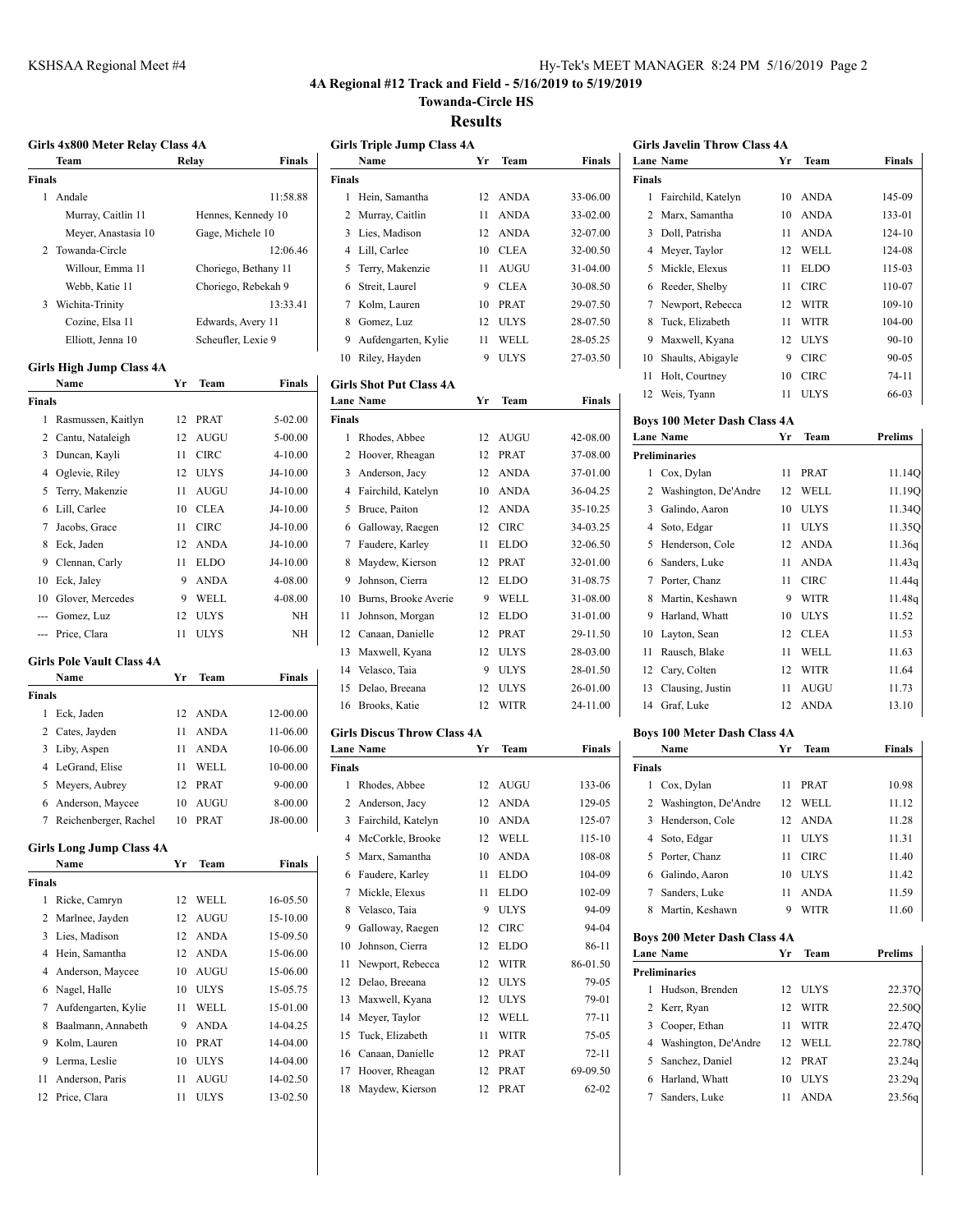## **4A Regional #12 Track and Field - 5/16/2019 to 5/19/2019**

**Towanda-Circle HS**

**Results**

|                 | Preliminaries  (Boys 200 Meter Dash Class 4A) |    |             |               |
|-----------------|-----------------------------------------------|----|-------------|---------------|
| 8               | Galindo, Aaron                                | 10 | <b>ULYS</b> | 23.68q        |
| 9.              | Mount, Gavin                                  | 11 | <b>CLEA</b> | 24.53         |
|                 | <b>Boys 200 Meter Dash Class 4A</b>           |    |             |               |
|                 | Name                                          | Yr | Team        | <b>Finals</b> |
| <b>Finals</b>   |                                               |    |             |               |
| 1               | Hudson, Brenden                               | 12 | <b>ULYS</b> | 22.47         |
| 2               | Cooper, Ethan                                 | 11 | WITR        | 22.62         |
| 3               | Washington, De'Andre                          | 12 | WELL        | 22.93         |
| 4               | Kerr, Ryan                                    | 12 | WITR        | 23.32         |
| 5               | Harland, Whatt                                | 10 | <b>ULYS</b> | 23.69         |
| 6               | Galindo, Aaron                                | 10 | <b>ULYS</b> | 23.73         |
| $7\phantom{.0}$ | Sanders, Luke                                 | 11 | ANDA        | 24.00         |
| ---             | Sanchez, Daniel                               | 12 | PRAT        | FS            |
|                 |                                               |    |             |               |
|                 | Boys 400 Meter Dash Class 4A                  |    |             |               |
|                 | <b>Lane Name</b>                              | Yr | Team        | <b>Finals</b> |
| <b>Finals</b>   |                                               |    |             |               |
| 1               | Hudson, Brenden                               | 12 | <b>ULYS</b> | 50.51         |
| 2               | Mount, Logan                                  | 12 | <b>CLEA</b> | 51.57         |
| 3               | Kerr, Ryan                                    | 12 | WITR        | 51.78         |
| 4               | Buckman, Christian                            | 11 | WELL        | 51.91         |
| 5               | Hennes, Connor                                | 11 | <b>ANDA</b> | 52.53         |
| 6               | Urbina, Juan                                  | 12 | <b>ULYS</b> | 53.10         |
| 7               | Winn, Ryan                                    | 11 | <b>ELDO</b> | 53.52         |
| 8               | Winner, Garrett                               | 11 | <b>ULYS</b> | 54.17         |
| 9               | Chavez, Dawson                                | 11 | <b>ANDA</b> | 54.79         |
| 10              | Meyer, Garrett                                | 11 | <b>ELDO</b> | 54.99         |
| 11              | Dickinson, Dylan                              | 9  | WELL        | 55.85         |
| 12              | Parthemer, Caden                              | 10 | ANDA        | 55.88         |
|                 | 13 Osler, Trenton                             | 11 | WITR        | 56.40         |
| ---             | Martin, Keshawn                               | 9  | <b>WITR</b> | FS            |
|                 |                                               |    |             |               |
|                 | Boys 800 Meter Run Class 4A<br>Name           | Yr | Team        | <b>Finals</b> |
| <b>Finals</b>   |                                               |    |             |               |
| 1               |                                               | 11 | <b>CLEA</b> |               |
|                 | Bixler-Large, Cole<br>2 Kemboi, Ezekiel       | 12 |             | 2:02.10       |
|                 |                                               |    | <b>ELDO</b> | 2:02.14       |
| 3               | Derry, Ryan                                   | 11 | <b>CIRC</b> | 2:03.03       |
| 4               | Jacobson, Eli                                 | 11 | <b>CIRC</b> | 2:04.05       |
| 5               | Trotter, Zach                                 | 10 | <b>CLEA</b> | 2:07.72       |
| 6               | Jensen, Waldemar                              | 12 | <b>ELDO</b> | 2:09.67       |
| 7               | Manning, Dalton                               | 11 | <b>ELDO</b> | 2:10.83       |
| 8               | Winter, Zachary                               | 9  | <b>ANDA</b> | 2:11.64       |
| 9               | Seiter, Mason                                 | 9  | <b>CLEA</b> | 2:15.66       |
| 10              | Reichenberger, Caleb                          | 12 | WELL        | 2:18.55       |
| 11              | Aouad, Elijah                                 | 10 | <b>ANDA</b> | 2:19.37       |
| 12              | Bixeman, Tyler                                | 9  | CIRC        | 2:20.69       |
| 13              | Atkinson, Daniel                              | 11 | WELL        | 2:21.97       |
| 14              | Camp, Colton                                  | 9  | AUGU        | 2:34.67       |
| 15              | Dieter, Jacob                                 | 9  | AUGU        | 2:36.25       |
|                 |                                               |    |             |               |

|                |                                        | ілсэшііэ |             |               |
|----------------|----------------------------------------|----------|-------------|---------------|
|                | <b>Boys 1600 Meter Run Class 4A</b>    |          |             |               |
|                | Name                                   | Yr       | Team        | <b>Finals</b> |
| <b>Finals</b>  |                                        |          |             |               |
| 1              | Bixler-Large, Cole                     | 11       | <b>CLEA</b> | 4:43.68       |
| $\overline{c}$ | Schmidt, Sawyer                        | 9        | <b>AUGU</b> | 4:45.10       |
| 3              | Jacobson, Eli                          | 11       | <b>CIRC</b> | 4:48.52       |
| 4              | Helton, Brice                          | 11       | <b>AUGU</b> | 4:49.85       |
| 5              | Dieter, Jacob                          | 9        | <b>AUGU</b> | 5:02.62       |
| 6              | Martinez, marcos                       | 10       | <b>ULYS</b> | 5:02.65       |
| 7              | Aouad, Elijah                          | 10       | <b>ANDA</b> | 5:03.92       |
| 8              | Walker, William                        | 11       | WELL        | 5:09.48       |
| 9              | Walter, Jacob                          | 10       | <b>CLEA</b> | 5:23.89       |
| 10             | Ybarra, Braeden                        | 9        | WELL        | 5:32.04       |
|                | <b>Boys 3200 Meter Run Class 4A</b>    |          |             |               |
|                | Name                                   | Yr       | <b>Team</b> | Finals        |
| <b>Finals</b>  |                                        |          |             |               |
| 1              | Schmidt, Sawyer                        | 9        | <b>AUGU</b> | 10:27.99      |
| $\overline{c}$ | Price, Christian                       | 12       | <b>ELDO</b> | 10:40.88      |
| 3              | Helton, Brice                          | 11       | <b>AUGU</b> | 10:42.99      |
| 4              | Brown, Tyler                           | 11       | WELL        | 10:51.77      |
| 5              | Mannebach, Keaton                      | 12       | <b>ANDA</b> | 11:02.40      |
| 6              | James, Cody                            | 12       | <b>PRAT</b> | 11:03.99      |
| 7              | Beougher, Levi                         | 10       | <b>CIRC</b> | 11:17.99      |
| 8              | Martinez, marcos                       | 10       | <b>ULYS</b> | 11:19.66      |
| 9              | Linsner, Axl                           | 11       | <b>CIRC</b> | 11:21.99      |
| 10             | Orozco, Raul                           | 11       | <b>PRAT</b> | 11:22.99      |
| 11             | Kuhn, Isaac                            | 11       | <b>ANDA</b> | 11:24.70      |
| 12             | Parkey, Camden                         | 9        | WELL        | 11:25.44      |
| 13             | Hunter, Ian                            | 9        | <b>CIRC</b> | 11:28.68      |
| 14             | Patrick, Logan                         | 10       | <b>CLEA</b> | 11:43.16      |
| 15             | Linder, AJ                             | 12       | AUGU        | 11:44.66      |
| ---            | Marquardt, Jed                         | 9        | <b>WITR</b> | <b>DNF</b>    |
|                | <b>Boys 110 Meter Hurdles Class 4A</b> |          |             |               |
|                | Lane Name                              | Yr       | Team        | Prelims       |
| Ţ.             |                                        |          |             |               |

| <b>Lane Name</b>     | Yr | <b>Team</b> | <b>Prelims</b> |
|----------------------|----|-------------|----------------|
| <b>Preliminaries</b> |    |             |                |
| Kop, Eric<br>1       | 12 | WELL.       | 14.61Q         |
| 2 Winsor, Brett      |    | 12 PRAT     | 15.610         |
| 3 York, Gavin        | 10 | WELL.       | 15.580         |
| 4 Gorges, Brayden    | 10 | <b>ANDA</b> | 16.130         |
| 5 Rowland, Elijah    | 10 | <b>ANDA</b> | 15.99q         |
| Bergkamp, Jakob<br>6 |    | 12 AUGU     | 16.52g         |
| Dome, Evan<br>7      | 11 | <b>ANDA</b> | 16.92q         |
| Scott, Benjamin<br>8 | 9  | <b>ULYS</b> | 17.25q         |
| Garcia, Joel<br>9    | 10 | <b>ULYS</b> | 19.31          |
|                      |    |             |                |

## **Boys 110 Meter Hurdles Class 4A**

|        | Name              | Vг | <b>Team</b> | <b>Finals</b> |
|--------|-------------------|----|-------------|---------------|
| Finals |                   |    |             |               |
| 1      | Kop, Eric         | 12 | WELL.       | 14.50         |
|        | 2 York, Gavin     | 10 | WELL.       | 15.11         |
|        | 3 Winsor, Brett   | 12 | PR AT       | 15.22         |
|        | 4 Gorges, Brayden | 10 | <b>ANDA</b> | 15.41         |
|        | 5 Rowland, Elijah | 10 | <b>ANDA</b> | 16.16         |
| 6      | Bergkamp, Jakob   | 12 | <b>AUGU</b> | 16.17         |

| 7                           | Dome, Evan                             | 11              | <b>ANDA</b> | 16.93         |
|-----------------------------|----------------------------------------|-----------------|-------------|---------------|
| 8                           | Scott, Benjamin                        | 9               | <b>ULYS</b> | 17.37         |
|                             | <b>Boys 300 Meter Hurdles Class 4A</b> |                 |             |               |
|                             | <b>Lane Name</b>                       | Yг              | <b>Team</b> | <b>Finals</b> |
| <b>Finals</b>               |                                        |                 |             |               |
| 1                           | Kop, Eric                              | 12              | WELL        | 38.82         |
| $\mathcal{D}_{\mathcal{A}}$ | Winsor, Brett                          | 12              | <b>PRAT</b> | 39.64         |
| 3                           | York, Gavin                            | 10              | WELL.       | 40.82         |
| 4                           | Simon, Sawyer                          | 12              | <b>ANDA</b> | 40.92         |
| 5                           | Johnson, Jake                          | 11              | <b>ELDO</b> | 42.20         |
| 6                           | Dome, Evan                             | 11              | <b>ANDA</b> | 43.01         |
| 7                           | Rowland, Elijah                        | 10              | <b>ANDA</b> | 43.58         |
| 8                           | Garcia, Joel                           | 10              | <b>ULYS</b> | 43.59         |
| 9                           | Reyes, Nicholas                        | 12 <sup>1</sup> | WELL        | 43.81         |
| 10                          | Scott, Benjamin                        | 9               | <b>ULYS</b> | 44.98         |
|                             | James, Joseph                          | 10              | <b>PRAT</b> | FS            |
|                             |                                        |                 |             |               |

# **Boys 4x100 Meter Relay Class 4A**

|               | Team               | Relay                   | Finals     |
|---------------|--------------------|-------------------------|------------|
| <b>Finals</b> |                    |                         |            |
| 1.            | Wellington         |                         | 43.80      |
|               | Hatfield, Grey 12  | Buckman, Christian 11   |            |
|               | Rausch, Blake 11   | Washington, De'Andre 12 |            |
|               | 2 Wichita-Trinity  |                         | 44.22      |
|               | Martin, Keshawn 9  | Cooper, Ethan 11        |            |
|               | Kerr, Ryan 12      | Cary, Colten 12         |            |
| $\mathbf{3}$  | Pratt              |                         | 44.82      |
|               | Cox, Dylan 11      | Winsor, Brett 12        |            |
|               | Sanchez, Daniel 12 | Blankenship, Caden 12   |            |
|               | --- Ulysses        |                         | <b>DNF</b> |
|               | Galindo, Aaron 10  | Harland, Whatt 10       |            |
|               | Hudson, Brenden 12 | Soto, Edgar 11          |            |
|               | Andale             |                         | <b>DNF</b> |
|               | Henderson, Cole 12 | Easter, Kevin 11        |            |
|               | Reichart, Daniel 9 | Simon, Sawyer 12        |            |
|               | Clearwater         |                         | <b>DNF</b> |
|               | Craig, Justin 12   | Cash, Tanner 10         |            |
|               | Noland, Brett 10   | Layton, Sean 12         |            |
|               | --- Towanda-Circle |                         | DO         |
|               | Hammer, Trevor 11  | Dunkle, Connor 9        |            |
|               | Ingrim, Corbin 12  | Porter, Chanz 11        |            |
|               |                    |                         |            |

#### **Boys 4x400 Meter Relay Class 4A Team Relay Finals**

| Finals |                       |                    |
|--------|-----------------------|--------------------|
|        | Andale                | 3:25.88            |
|        | Hennes, Connor 11     | Easter, Kevin 11   |
|        | Hunter, Easton 11     | Simon, Sawyer 12   |
|        | 2 El Dorado           | 3:25.96            |
|        | Johnson, Jake 11      | Wittum, Dylan 12   |
|        | Ashihi, Tylen 9       | Kemboi, Ezekiel 12 |
| 3      | Clearwater            | 3:27.52            |
|        | Bixler-Large, Cole 11 | Mount, Logan 12    |
|        | Noland, Brett 10      | Cash, Tanner 10    |
|        |                       |                    |